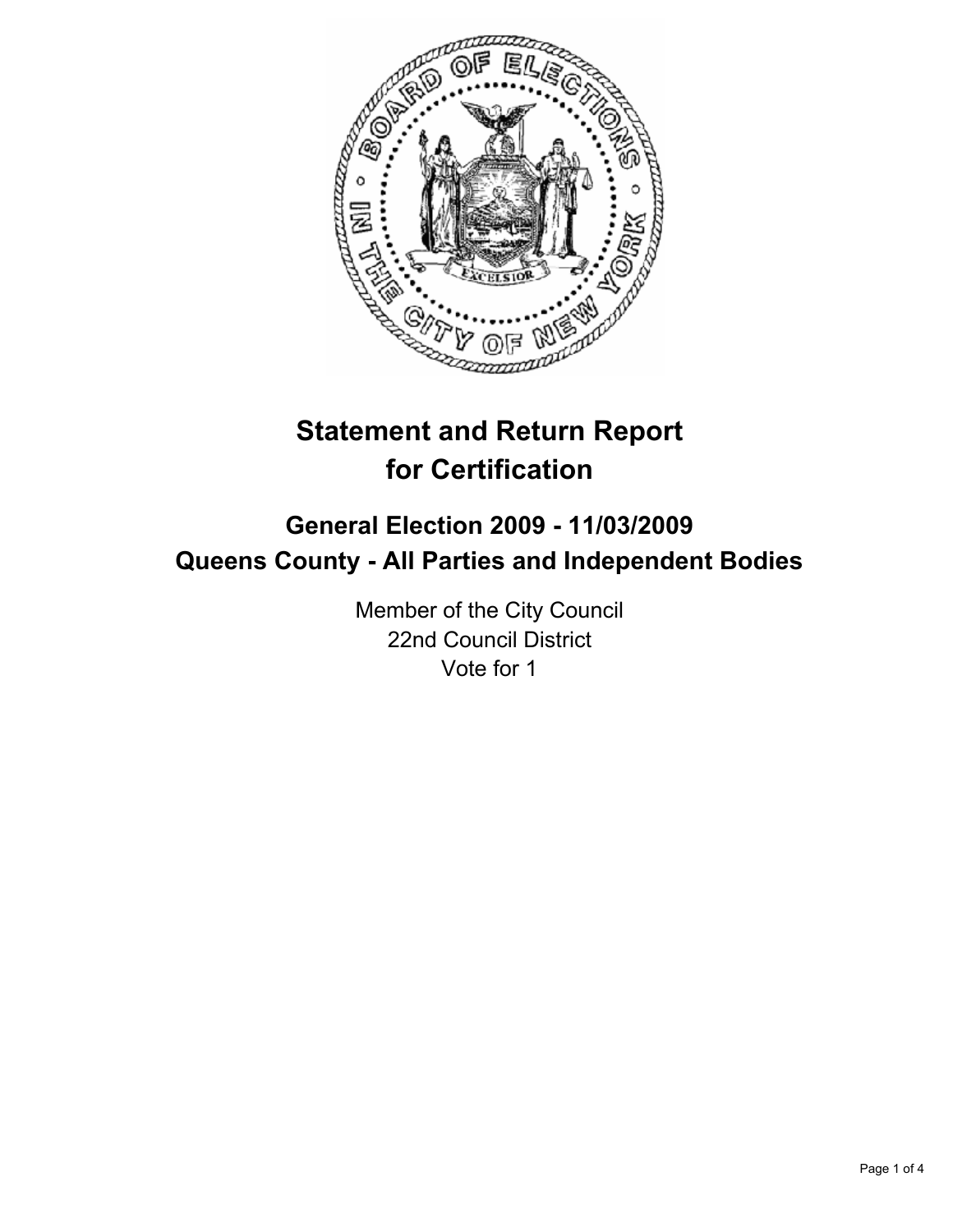

# **Assembly District 30**

| PUBLIC COUNTER                     | 2,042 |
|------------------------------------|-------|
| <b>EMERGENCY</b>                   | 0     |
| ABSENTEE/MILITARY                  | 22    |
| AFFIDAVIT                          | 21    |
| <b>Total Ballots</b>               | 2,085 |
| PETER F VALLONE JR. (DEMOCRATIC)   | 1,103 |
| PETER F VALLONE JR. (CONSERVATIVE) | 119   |
| LYNNE SERPE (GREEN)                | 372   |
| <b>GERALD F KANN (POPULIST)</b>    | 55    |
| <b>Total Votes</b>                 | 1,649 |
| Unrecorded                         | 436   |

# **Assembly District 34**

| PUBLIC COUNTER                     | 95 |
|------------------------------------|----|
| <b>EMERGENCY</b>                   | 0  |
| ABSENTEE/MILITARY                  | 3  |
| <b>AFFIDAVIT</b>                   |    |
| <b>Total Ballots</b>               | 99 |
| PETER F VALLONE JR. (DEMOCRATIC)   | 58 |
| PETER F VALLONE JR. (CONSERVATIVE) | 10 |
| LYNNE SERPE (GREEN)                | 2  |
| <b>GERALD F KANN (POPULIST)</b>    | 0  |
| <b>Total Votes</b>                 | 70 |
| Unrecorded                         | 29 |

#### **Assembly District 36**

| <b>PUBLIC COUNTER</b>              | 14,013 |
|------------------------------------|--------|
| <b>EMERGENCY</b>                   |        |
| ABSENTEE/MILITARY                  | 191    |
| <b>AFFIDAVIT</b>                   | 191    |
| <b>Total Ballots</b>               | 14,396 |
| PETER F VALLONE JR. (DEMOCRATIC)   | 7,992  |
| PETER F VALLONE JR. (CONSERVATIVE) | 984    |
| LYNNE SERPE (GREEN)                | 2,944  |
| <b>GERALD F KANN (POPULIST)</b>    | 202    |
| <b>MARK GREEN (WRITE-IN)</b>       | 1      |
| RICHARD NIXON (WRITE-IN)           | 1      |
| <b>Total Votes</b>                 | 12,124 |
| Unrecorded                         | 2,272  |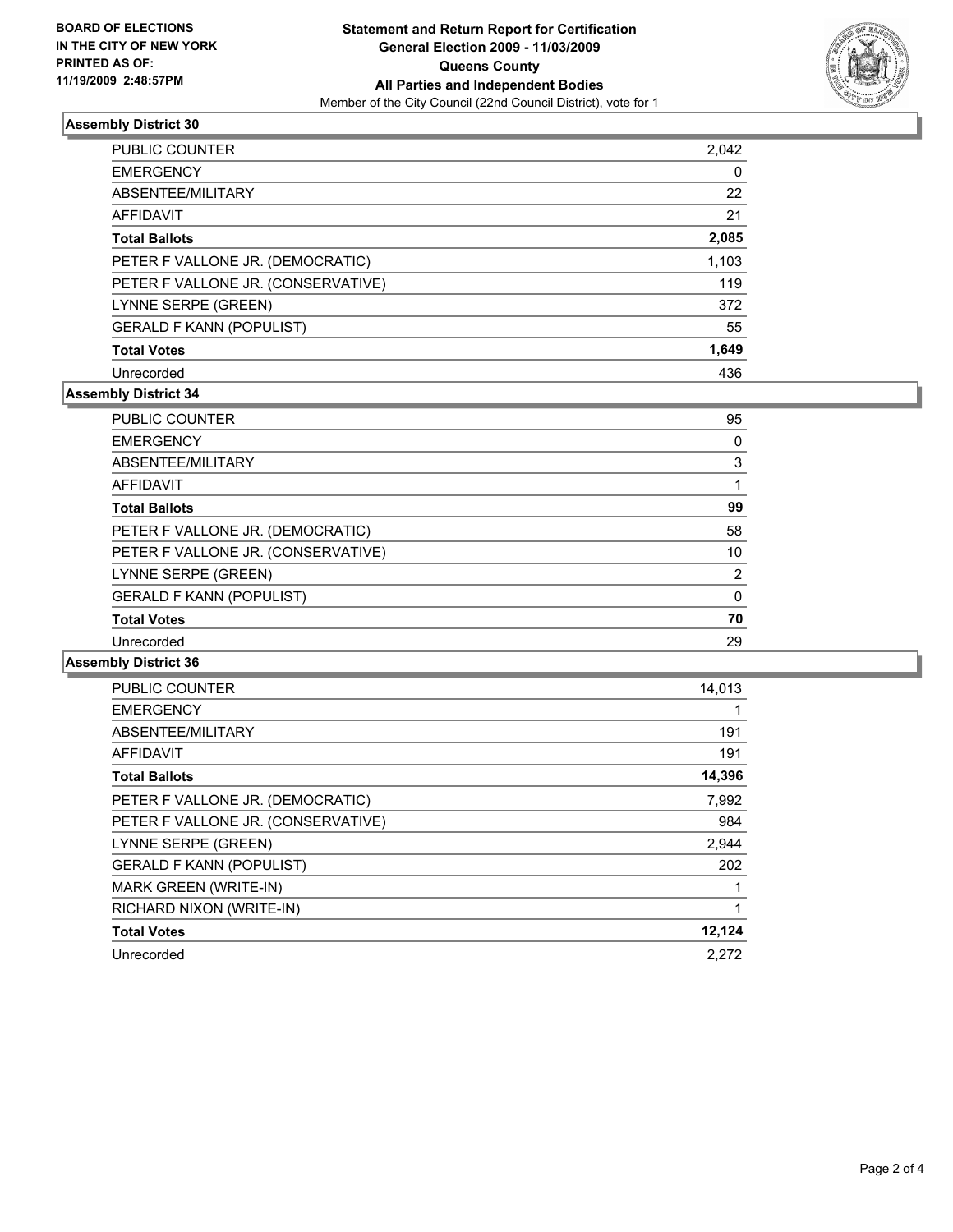

# **Assembly District 37**

| <b>PUBLIC COUNTER</b>              | 1,324 |
|------------------------------------|-------|
| <b>EMERGENCY</b>                   | 0     |
| ABSENTEE/MILITARY                  | 12    |
| <b>AFFIDAVIT</b>                   | 11    |
| <b>Total Ballots</b>               | 1,347 |
| PETER F VALLONE JR. (DEMOCRATIC)   | 885   |
| PETER F VALLONE JR. (CONSERVATIVE) | 37    |
| LYNNE SERPE (GREEN)                | 144   |
| <b>GERALD F KANN (POPULIST)</b>    | 27    |
| JIMMY VAN BRUMMER (WRITE-IN)       |       |
| <b>Total Votes</b>                 | 1,094 |
| Unrecorded                         | 253   |